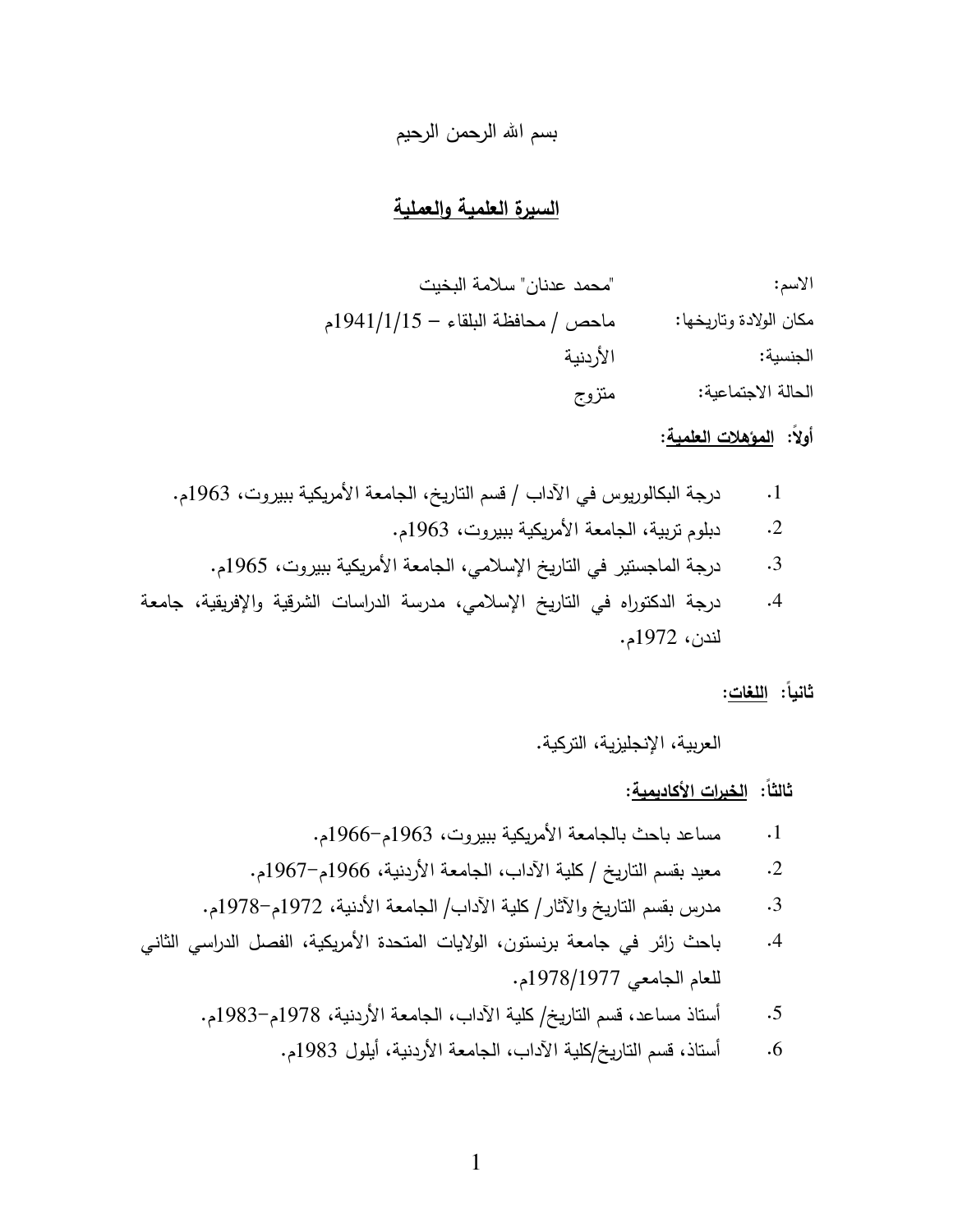رابعا: <u>المسؤوليات الأكاديمية والإدارية</u>:

- 1. أسس مركز الوثائق والمخطوطات بالجامعة الأردنية عام 1972م، ولازال يديره إلى اليوم.
- 2. أسس مؤتمر بلاد الشام وأداره منذ عام 1972م إلىي البوم، وأصدر أكثر من ثلاثين محلداً.
- 3. رأس اللجنة الدولية النابعة لليونسكو ، والني أشرفت على إعداد كناب ناريخ الإنسانية، من القرن السابع الميلادي حتى نهاية القرن الرابع عشر الميلادي، صدر عن اليونسكو – المجلد الرابع.
	- 4. مدير مركز الوثائق والمخطوطات/ الجامعة الأردنية، 1981م–1989م.
	- 5. عميد البحث العلمي في الجامعة الأردنية من 1984/2/1984م–1989/8/14م.
- يس تحرير مجلة (دراسات) العلمية المحكمة الصادرة عن الجامعة الأردنية، من ; .6  $.1989/8 - 1984/2$ 
	- يس لجنة الترجمة في الجامعة الأردنية، من 1984/2م-1989/8م. ; .7
- 8. مدير مركز الدراسات الاستراتيجية بالوكالة، الجامعة الأردنية، من 985/6/26م– . 1989/10/22
- 9. عضو لجنة التعيين والترقية، الجامعة الأردنية، عمّان، من 21/9/1986م . 1992/8/22
- 10. نائب رئيس الجامعة الأردنية للتخطيط وخدمة المجتمع، من 989/8/15م– . 1990/9/1
- 11. نائب رئيس الجامعة الأردنية للكليات الإنسانية، من 1990/9/15-1991م-1991م.
- رئيس جامعة مؤنة، من 1991/12/16م-1993/3/391م. ; .12 أسس خلال هذه الفترة ثماني كليات ومسجد الجامعة وستة منازل داخلية لطالبات الجامعة وقاعة كبرى للامتحانات ومبان لمطاعم الجامعة.
	- 13. أسس ورأس جامعة أل الببيت، من 1/4/1993م–2001/8/1،
- يس اللجنة الأكاديمية لمجلس التعليم العالي، وزارة التعليم العالي، عمّان، من ; .14  $.2001/8/12 - 1998/11/11$ 
	- 15. عضو مجمع اللغة العربية الأردني عمـّان.<br>ـ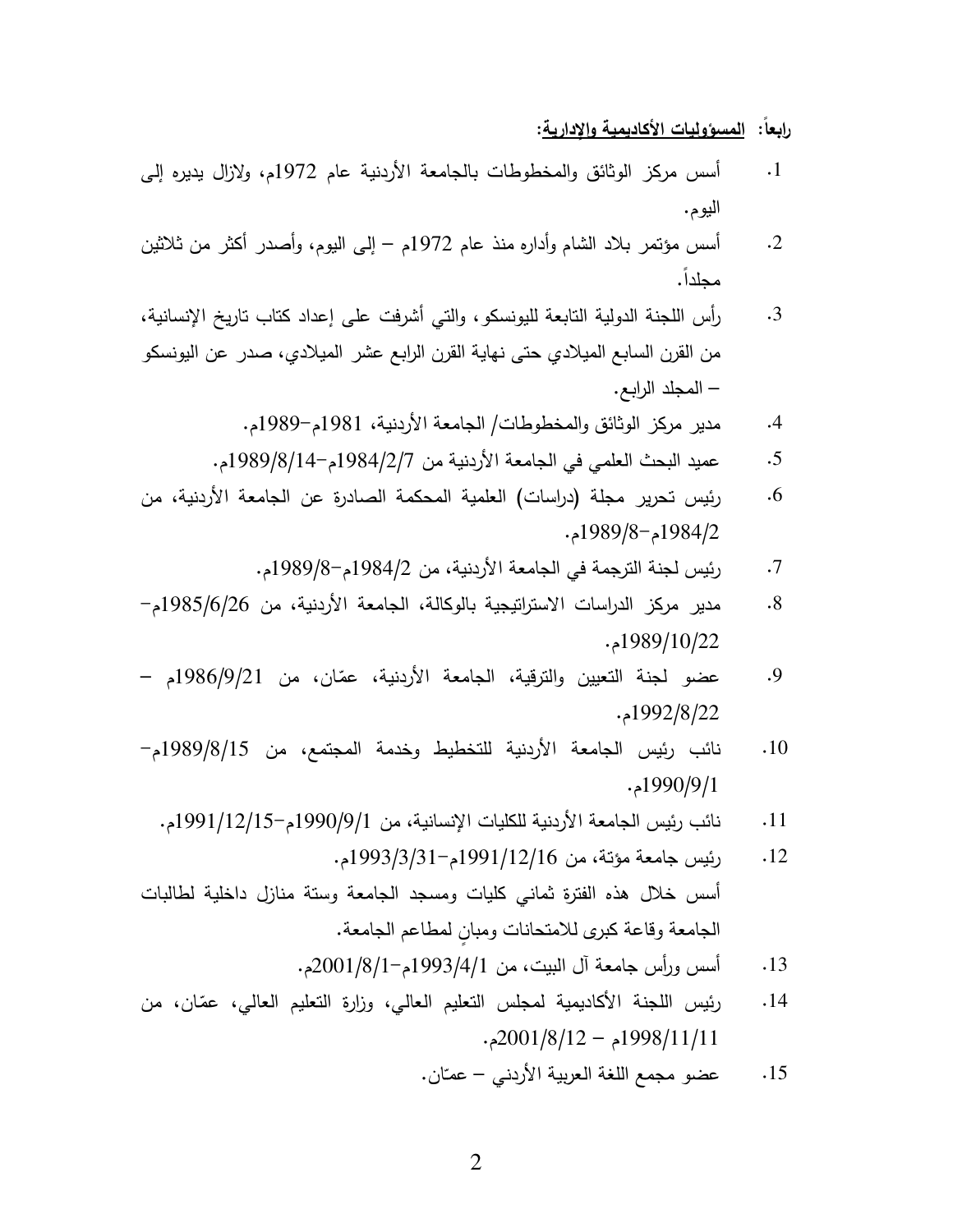- عضو مراسل في مجمع اللغة العربية دمشق.  $.16$
- عضو اللجنة التنفيذية، المجمع الملكي لبحوث الحضارة الإسلامية (مؤسسة آل  $.17$ البيت)، عمّان.
	- عضو لجنة تسمية شوارع العاصمة عمّان، أمانة عمّان الكبرى.  $.18$ 
		- عضو مكتبة أمانة العاصمة، عمّان.  $.19$
		- عضو جمعية أصدقاء البحث العلمي، عمّان.  $.20$ 
			- عضو المجلس الثقافي للعاصمة، عمّان.  $.21$
		- عضو لجنة السياحة، محافظة البلقاء، الأردن.  $.22$
- أَسِّس نادي ماحص ورأسه منذ 1980/5/21م 1985/2/7م، ولايزال رئيساً فخرياً  $.23$ للنادي منذ 1985/2/7م. وأصدر مجلة (الأمل) عن النادي، وتولَّى رئاسة تحريرها.
- عضو المجلس الاستشاري الدولي للمؤتمر العالمي لدراسات الشرق الأوسط (مجلس  $.24$ WOCMES)، جامعة مينز، ألمانيا، 2006/2/10م.
- عضو مجلس أمناء "الذاكرة العربية المركز العربي لتوثيق الأوراق الشخصية"،  $.25$ بيروت، 2005/11/29م.
- رئيس هيئة تحرير المجلة الأردنية للتاريخ والآثار ، اللجنة الأردنية العليا للبحث العلمي،  $.26$ وزارةِ التعليمِ العالي والبحث العلمي، عمّان، 9/5/2006م، ولمدة أربع سنوات.

#### خامساً: الأبحاث العلمية المنشورة :

أ. المؤلفات :

- "مملكة الكرك في العهد المملوكي"، مطبعة الجمعية العلمية الملكية، عمان، 1976م.  $\cdot$ 1
- "دراسة رسالة من السلطان العثماني بابزيد الثاني إلى عبد المؤمن بن إبراهيم الحفصبي  $\cdot$ .2 سنة 896هـ/1491م"، مجلة الدراسات التاريخية المغربية، العدد 10، تونس، يناير  $.1978$ م.
- "أحداث بلاط طرابلس الشام سنة 1015هـ/1016هـ−1606م/1607م"، دراسة مستقاة  $.3$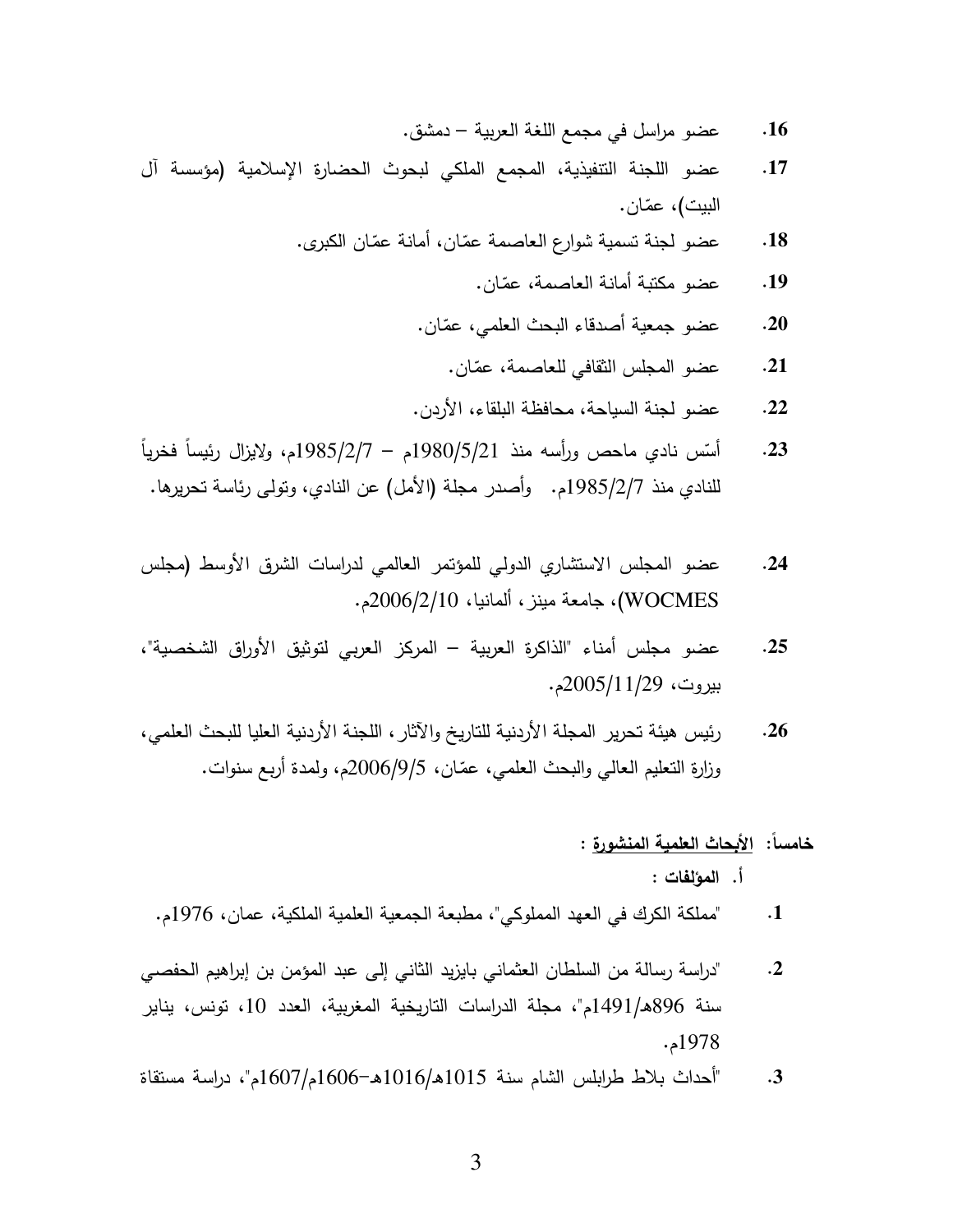من نص لمصطفى بن جمال الدين بن كرامة، ونص للشيخ الحسين بن محمد البوريني، مجلة مجمع اللغة العربية الأردني، العدد الأول، كانون الثاني 1978م.

"Aleppo and the Ottoman Military in the 16<sup>th</sup> Century (two case  $\cdot$ 4 studies)", Al-Abhath Journal, published by the American University of Beirut, Lebanon, Vol. XXVII, 1978.

- "من تاريخ حيفا العثمانية دراسة في أحوال عمران الساحل الشامي"، مجلة مجمع  $.5$ اللغة العربية الأردني، العدد الثاني، 1979م.
	- "Ladjdjun"، مقالة نشرت في الموسوعة الإسلامية، الطبعة الثانية، 1980م.  $\cdot$  6

- "جوانب من تاريخ بيروت في العهدين المملوكي والعثماني"، نشر في كتاب دراسات  $\boldsymbol{.8}$ عربية وإسلامية مهداة إلى إحسان عباس، تحرير وداد القاضبي، بيروت، 1981م.
- "المنازل المحاسنية في الرجلة الطرابلسية، تأليف يحيى بن أبي الصفا المحاسني"، .9 دراسة وتحقيق، دار الآفاق، بيروت، 1981م.

"The Ottoman Province of Damascus in the 16<sup>th</sup> Century", Beirut,  $.10$ 1982.

"The Christian Population of the Province of Damascus in the  $.11$ Sixteenth Century".

نشر فے کتاب: Christian and Jews in the Ottoman Empire, 2 Vols., Edited by Benjamin Braude and Bernard Lweis, Holms and Meir Publishers, N.Y., 1982.

- "Sidon in the Late Mamluk and Early Ottoman Times"  $.13$ مجلة الأبحاث، الجامعة الأمربكية ببيروت، 1983م.
- "معان وجوارها استعراض تاريخي"، مجلة دراسات تاريخية، العدد 12، جامعة  $.14$ دمشق، أبار 1983م.
- "دور أسرةٍ آل الحنش والمهام التي أوكلت إليها في ريف دمشق 790هـ/1388م  $.15$ 976ﻫ/1568م – دراسة وثائقية"، مجلة دراسات تاريخية، جامعة دمشق، دمشق،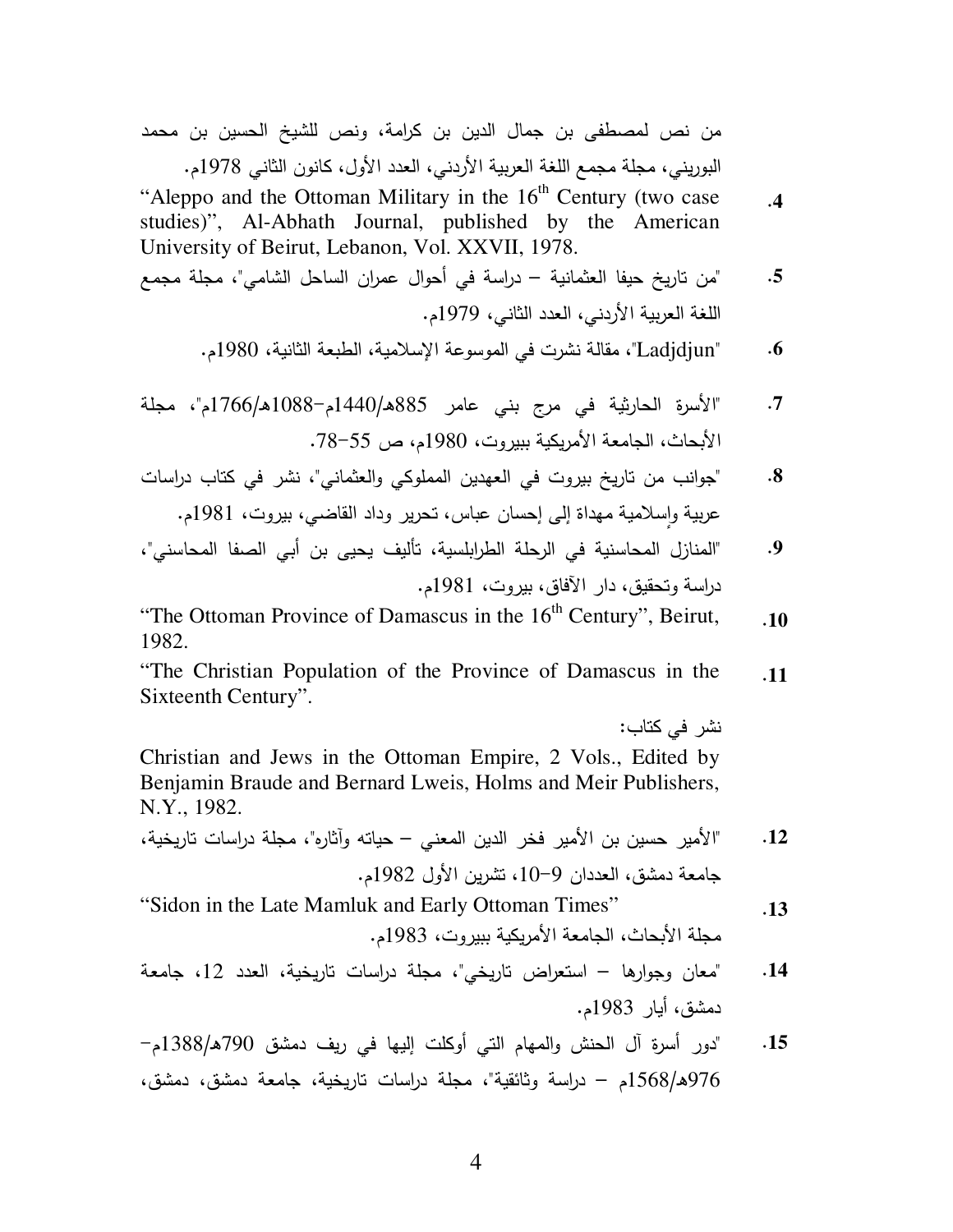العددان 13 و 14، محرم 1404هـ/تشرين أول 1983م، ص 88–137.

"The Role of the Hanash Family and the Tasks Assigned to it in . **16** the Countryside of Dimashq al-Sham 790/1388 – 976/1568: Documentary Study"

Land Tuner and Social Transformation in the Middle :نشر في كتاب East، الجامعة الأمريكية ببيروت، تحرير طريف الخالدي، 1984م.

- 17. الكشاف الإحصائي الزمني لسجلات المحاكم الشرعية في بلاد الشام"، مطبعة الجامعة الأردنية، 1984م (مع آخرين).
- 18. "فهرس المخطوطات العربية المصورة"، الجزء الأول بالمشاركة مع الدكتور نوفان رجا السوارية، مطبعة الجامعة الأردنية، 1985م.
- 19. "فهرس المخطوطات العربية المصورة"، الجزء الثاني، بالمشاركة مع الدكتور نوفان رجا السوارية والسيد فالح حسن فالح، مطبعة الجامعة الأردنية، 1985م.
- 20. "مذكرات الدكتور جميل فائق التونتجي"، مجلة دراسات، الجامعة الأردنية، المجلد الثانبي عشر، العدد العاشر، 1985م.
- 21. "فهرس المخطوطات العربية المصورة"، الجزء الثالث، بالمشاركة مع الدكتور نوفان رجا السوارية والسيد فالح حسين فالح، مطبعة الجامعة الأردنية، 1986م.
- 22. "دفتر مفصل، ناحية مرج بني عامر وتوابعها ولواحقها التي كانت في قصر الأميرة طره باي سنة 945هـ/1538م"، بالمشاركة مع الدكتور نوفان رجا السوارية، مطبعة الجامعة الأردنية، عمّان، 1988م.
- 23. "ناحية بني الأعسر في القرن العاشر الهجري، السادس عشر الميلادي"، مجلة دراسات، المجلد الخامس عشر ، العدد السابع، الجامعة الأردنية، 1988م.
- 24. "ناحية بني كنانة (شمالي الأردن) في القرن العاشر الهجري / السادس عشر الميلادي"، عمان، 1989م.
- \* ,# 3 /"D- 3 / D% 30 ,# % , -" . **25** بحوث ودراسات مهداة إلى الأستاذ عبد الكريم غرايبة، دمشق، 1989م.
- .<br>**26. "دفتر مفصل خاص لواء الشام طابو دفتري (275) سنة 958هـ/1551م"، دراسة** ونرجمة ونحقيق، مطبعة بنك البتراء، عمان، 1989.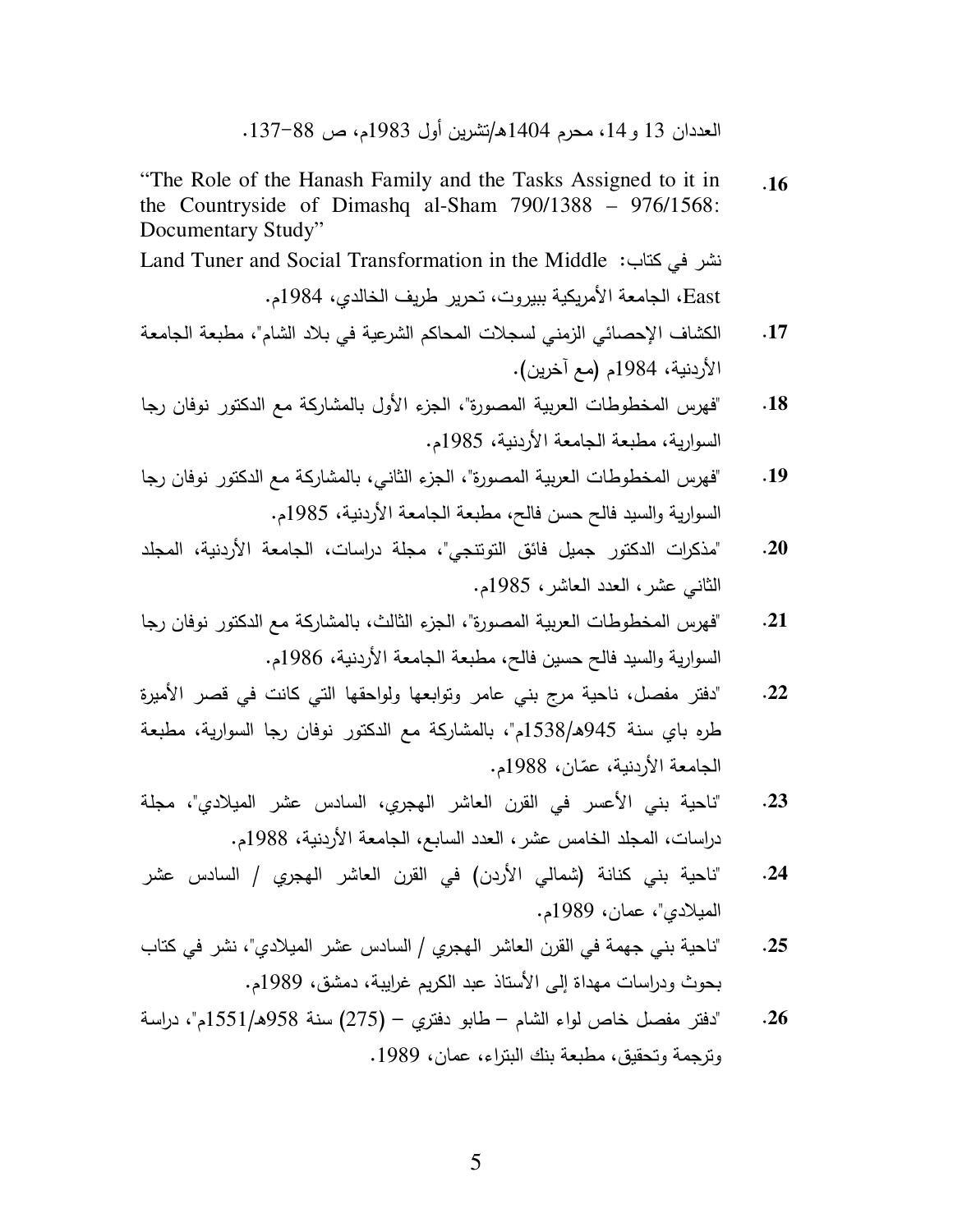- "دفتر مفصل لواء اللجون طابو دفتري (181) سنة 1995هـ/1596م"، دراسة  $.27$ وترجمة وتحقيق، بالمشاركة مع الدكتور نوفان رجا السوارية، منشورات الجامعة الأردنية، عمان، 1989م.
- Lands During The Days of Sulaiman The "The Arab  $.28$ Magnificent"

نشر في مجلة: Studies on Turkish – Arab Relations، عدد خريف 1989م.

- "Safad Et Sa Region D'Apres Des Documents De Waqf Des  $.29$ Tritres De Propriete 780/946H. (1378/1556)", R.E.M.M.M., 1990. تصدر عن جامعة اكس أون بروفانس، فرنسا.
- "دفتر مفصل لواء عجلون طابو دفتري (970)"، دراسة وترجمة وتحقيق، بالمشاركة  $.30$ مع الدكتور نوفان رجا السوارية، منشورات الجامعة الأردنية، 1990م.
- "التحديات التي تواجه الوطن العربي"، المجلة الثقافية، العدد الثاث والعشرين، الجامعة .31 الأردنية، 1990م.
- "دفتر مفصل لواء عجلون طابو دفتري (185) سنة 1005هـ/1596م، دراسة  $.32$ وترجمة وتحقيق، بالمشاركة مع الدكتور نوفان رجا السوارية، منشورات الجامعة الأردنية، 1991م.
- "الرملة في القرن العاشر الهجري السادس عشر الميلادي"، مجلة دراسات، العدد  $.33$ الثاني، الجامعة الأردنية، 1991م.
- "القانون الأساسي للجمعية العربية للفتاة"، مجلة الندوة، المجلد الثالث، العدد الأول،  $.34$ جمعية الشؤون الدولية، عمان، أيار 1991م.
- "جوانب من ناريخ لد العثمانية في القرن العاشر الهجري / السادس عشر الميلادي"،  $.35$ مجلة حوليات / فرع الآداب العربية، مجلد 6، معهد الآداب الشرقية، جامعة القديس بوسف، بیروت، 1992م
- "نابلس ونواحيها في القرن السادس عشر على ضوء الوقفيات التي تحتفظ بها سجلات  $.36$ الدولة العثمانية"، مجلة المنارة، جامعة آل البيت، المجلد 1، العدد 6، جامعة آل البيت، المفرق، 1996م.
- "فهارس دفاتر الطابو والمالية دن مدوره العثمانية في مركز الوثائق والمخطوطات  $.37$ بالجامعة الأردنية"، مجلة المنارة، المجلد السادس، العدد الأول، جامعة آل البيت، الأردن، أيلول 2000م.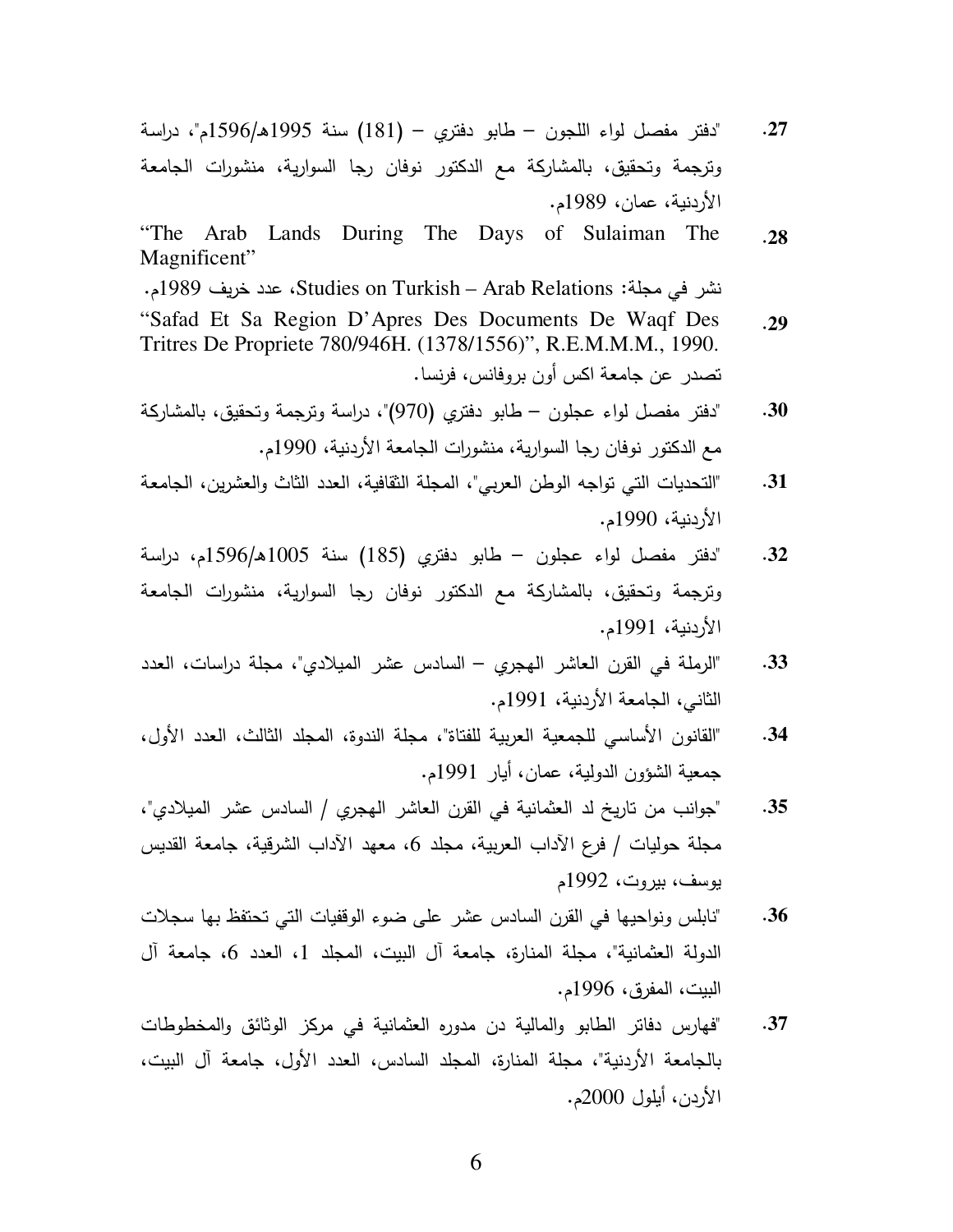- "حسين بن فخر الدين المعنى كتاب التمييز "، تحقيق، بالمشاركة مع الدكتور نوفان .38 رجا السوارية، دار الشروق، عمان، 2001م.
- "بيت لحم وبيت جالا وبيت ساحور النصاري وجوارها"، صدرت في كتاب عن مؤسسة .39 الفرقان للتراث الإسلامي، لندن، ضمن كتاب تكريمي للأستاذ الدكتور صلاح الدين المنجد، 2002م.
- تاريخ القدس والخليل عليه السلام، تأليف الشيخ شمس الدين محمد بن محمد بن شرف  $.40$ الدين الخليلي، تحقيق، بالمشاركة مع الدكتور نوفان رجا السوارية، مؤسسة الفرقان للنراث الإسلامي، لندن، 1425هـ/2004م.
- دراسات في تاريخ بلاد الشام الأردن، منشورات أمانة عمان الكبرى، عمّان، .41  $-2005/1426$ .
- مسيرة دمشق الشام وسيرة يوسف بن حسين الإيبش (1925 2003م)، مؤسسة  $.42$ الفرقان للتراث الإسلامي، لندن، 2006م.
- العوائد المالية لمقاطعات دمشق الشام على ضوء دفتر طابو (T. D. 474) سنة  $.43$ 977هـ / 1569م، مؤسسة الفرقان للنزات الإسلامي، لندن، مطبعة المدني، 2006م.
- إجازة السيد محمد المرتضبي بن محمد بن محمد الحسيني الوارفي أبو الفيض الزبيدي،  $.44$ للشيخ محمد بن محمد ابن الأمير أحمد ابن الأمير عبد القادر بن عز الدين عبد العزيز بن الشمس محمد، الشهير بـ [الأمير محمد الصغير]، حديث الرحمـة المسلسل بالأولية ثم حديث المسلسل، سنة 1204هـ/1790م، حسين عبد الله العمري – بحوث ومقالات مهداة إليه، الطبعة الأولى، دار الفكر، دمشق، 1426هـ/2005م.
	- أربحا وجوارها، في الكتاب التكريمي للأستاذ الدكتور على محافظة. .45
- العشائر العربية في ولاية دمشق الشام في القرن العاشر الهجري / السادس عشر  $.46$ الميلادي في ضوءِ دفاتر الطابو والمهمة العثمانية، مجلة العرب، ج 9، 10، الرياض، الربيعان 1427ه / نيسان – أيار 2006م.
- لواء القدس الشريف من دفتر طابو (T. D. 427)، مؤسسة الفرقان للتراث الإسلامي، .47 لندن، 2006م.

Al Shahin.

 $.42$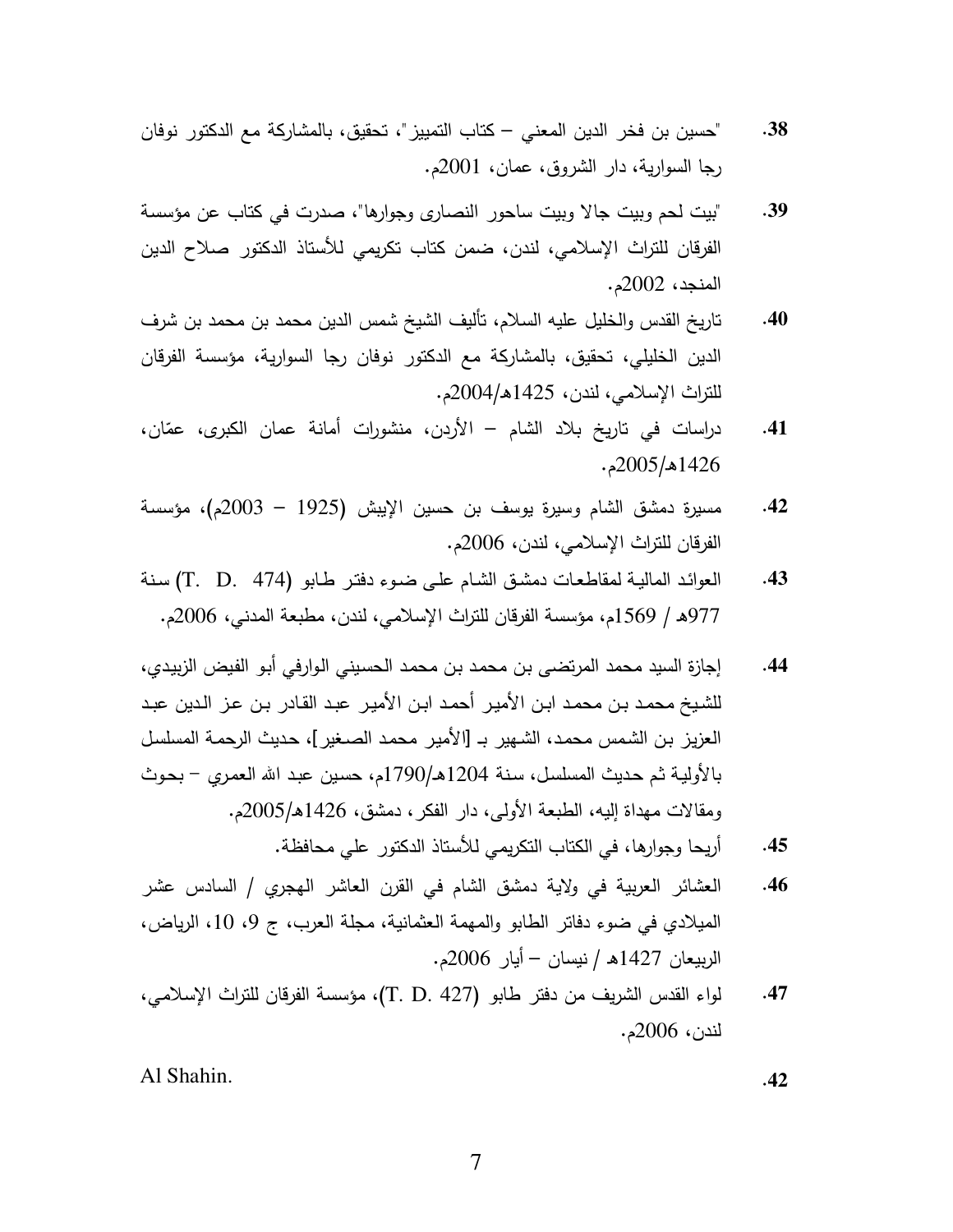| Bani Fadl.                                                 | .43 |
|------------------------------------------------------------|-----|
| Bani Sakhr.                                                | .44 |
| Ledjoin.                                                   | .45 |
| Mafrak.                                                    | .46 |
| Manzade Husayn.                                            | .47 |
| Rafih.                                                     | .48 |
| Salt.                                                      | .49 |
| Shawbak.                                                   | .50 |
| Tulkarm.                                                   | .51 |
| Zarka.                                                     | .52 |
| New Encyclopedia of Islam, Leiden, Brill.                  | .53 |
| History of Humanity from the $7th - 16th$ Century, UNESCO, | .54 |

Routledge, London, 2001.

ب. الإعداد والتحرير :

- "بلاد الشام في العهد البيزنطي، الندوة الأولى من أعمال المؤتمر الدولي الرابع لتاريخ  $\cdot$ **1** بلاد الشام"، القسم العربي – المجلد الأول – نحرير ، بالمشاركة مع الدكتور محمد عصفور، عمان، 1986م.
- "Proceedings of the Symposium on Bilad al-Sham During the  $\cdot$ .2 Byzantine Period", Vol. II, (English Section), Edited by: Muhammad Adnan Al-Bakhit and Muhammad Asfour, 1st Edition, 1986.

"Proceedings of the Second Symposium on The History of Bilad  $.3$ al-Sham During the Early Islamic Period up to 40 A.H/640 A.D. (English and French), Vol. I, Edited by: Muhammad Adnan Al-Bakhit, 1<sup>st</sup> Edition, 1987.

"بلاد الشام في صدر الإسلام، الندوة الثانية من أعمال المؤتمر الدولي الرابع لتاريخ  $.4$ بلاد الشام"، المجلد الثاني، تحرير، بالمشاركة مع الدكتور إحسان عباس، الطبعة الأولى، 1987م.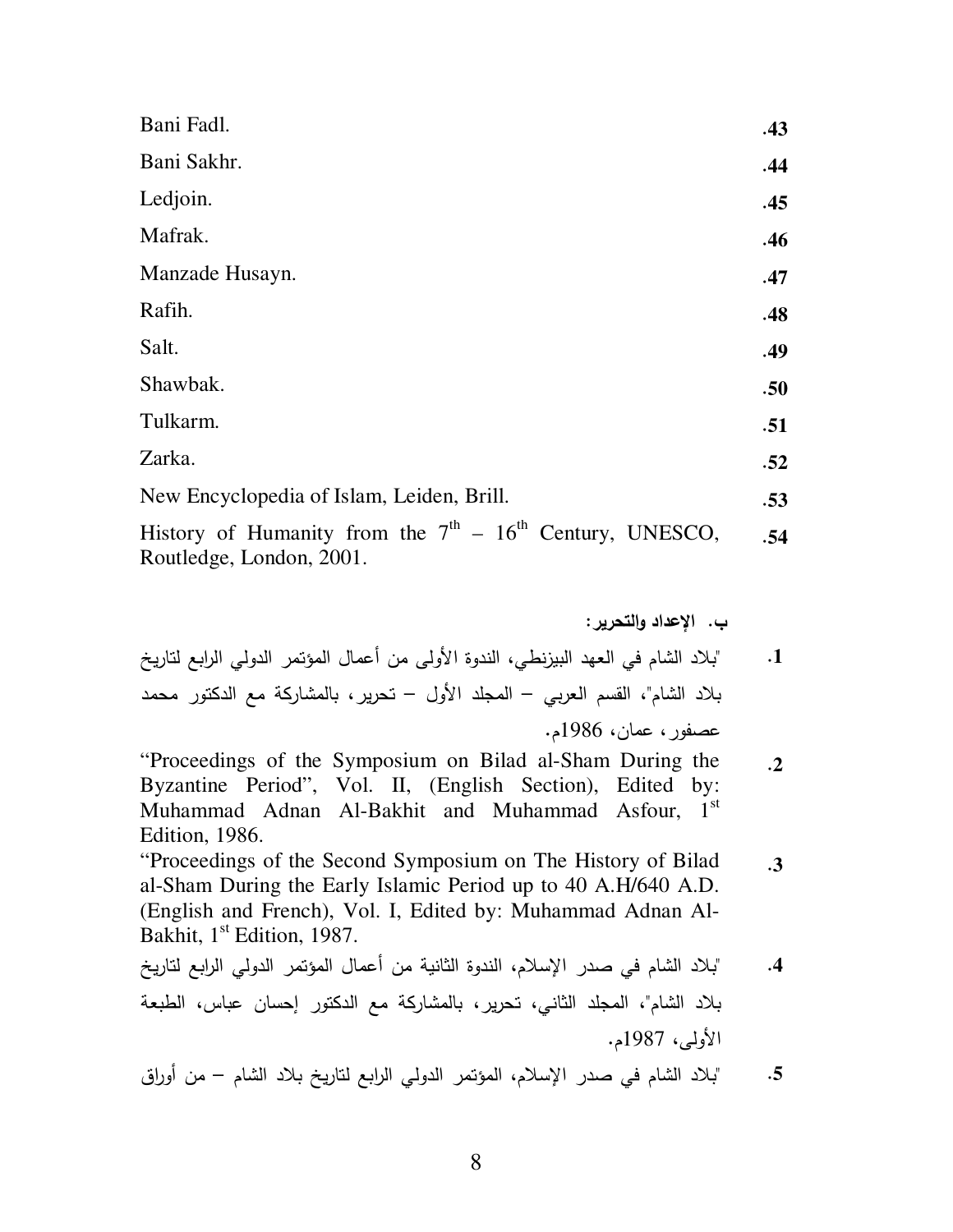الندوة الثانية"، المجلد الثالث، تحرير ، الطبعة الأولى، 1987م.

- 6. "البحوث العلمية والمطبوعات المدعومة في الجامعة الأردنية"، إعداد، بالمشاركة مع الأنسة سعاد عبد الجليل والسيد محمد يونس العبادي والدكتور نوفان رجا السوارية، مطبعة الجامعة الأردنية، عمان، 1987م.
- 7. "البحوث العلمية والمطبوعات المدعومة في الجامعة الأردنية 1972م-1987م"، إعداد، منشورات الجامعة الأردنية، عمان، 1987م.
- 8. "الجامعة الأردنية: سيرة ومسيرة"، إعداد، تحرير السيد حامد الزغول، المطبعة الوطنية، عمان، 1987م.
- 9. محاضر المؤتمر الرياضي الأول، تحرير، بالمشاركة مع د. عبد الله عويدات ود. عباس الرملي، الجامعة الأردنية، عمان، 1987م. الإنتاج العلمي للعاملين في الجامعة الأردنية 1962–1987م"، إعداد، بالمشاركة مع" فريق من موظفي مكتبة الجامعة الأردنية، مطبعة الجامعة الأردنية، عمان، 1988م.
- 10. "بلاد الشام في العهد الأموي، المؤتمر الدولي الرابع لتاريخ بلاد الشام"، القسم العربي، المجلد الأول، تحرير ، الطبعة الأولى، 1989م.
- "The Fourth International Conference on The History of Bilad al- . **11** Sham During The Umayyad Period", Proceedings of the Third Symposium, (English Section), Vol. II, Edited by Muhammad Adnan Al-Bakhit and Robert Shick, 1<sup>st</sup> Edition, 1989.
- 12. "بحوث في تاريخ بلاد الشام بلاد الشام في العصر الأموي"، تحرير ، منشورات لجنة تاريخ بلاد الشام، الجامعة الأردنية، عمان، 1990م.
- 13. "العرف العشائري بين الشريعة والقانون" تحرير ، بالمشاركة مع الدكتور أمين القضاة والدكتور أحمد العوايشة، منشورات المركز الثقافي الإسلامي، الجامعة الأردنية، عمان، . 1990
- 14. "الوافي بالوفيات" الجزء الرابع والعشرون، نأليف صلاح الدين خليل بن أيبك الصفدي، تحقيق، بالمشاركة مع مصطفى الحياري، الناشر : فرانز شتايز شتوتكارت، بإشراف المعهد الألماني للأبحاث الشرقية، بيروت، 1993م.
- 15. "حادي الأظعان النجدية إلى الديار المصرية" محب الدين الحموي، جامعة مؤنة، . 1992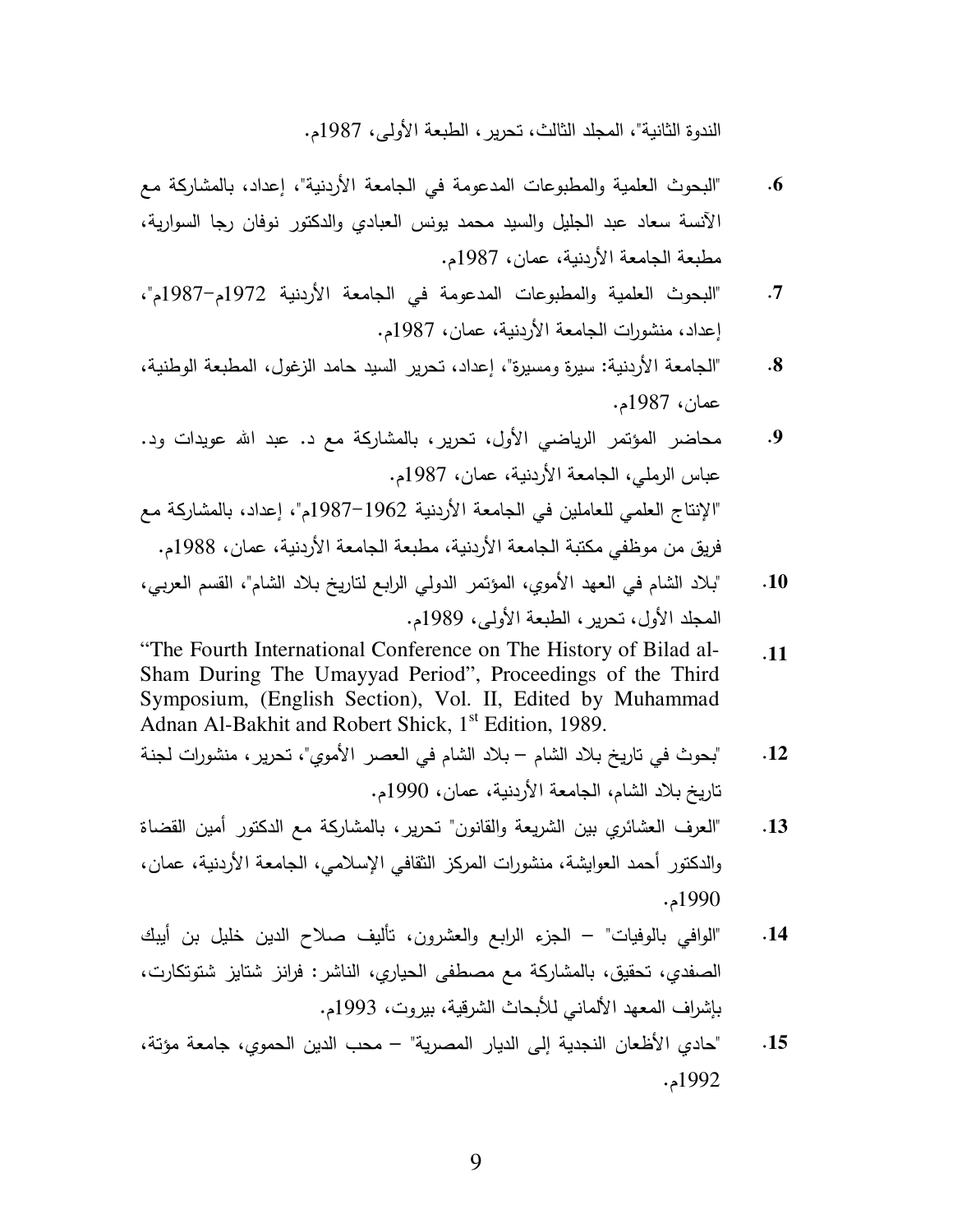2000م)، 2000م.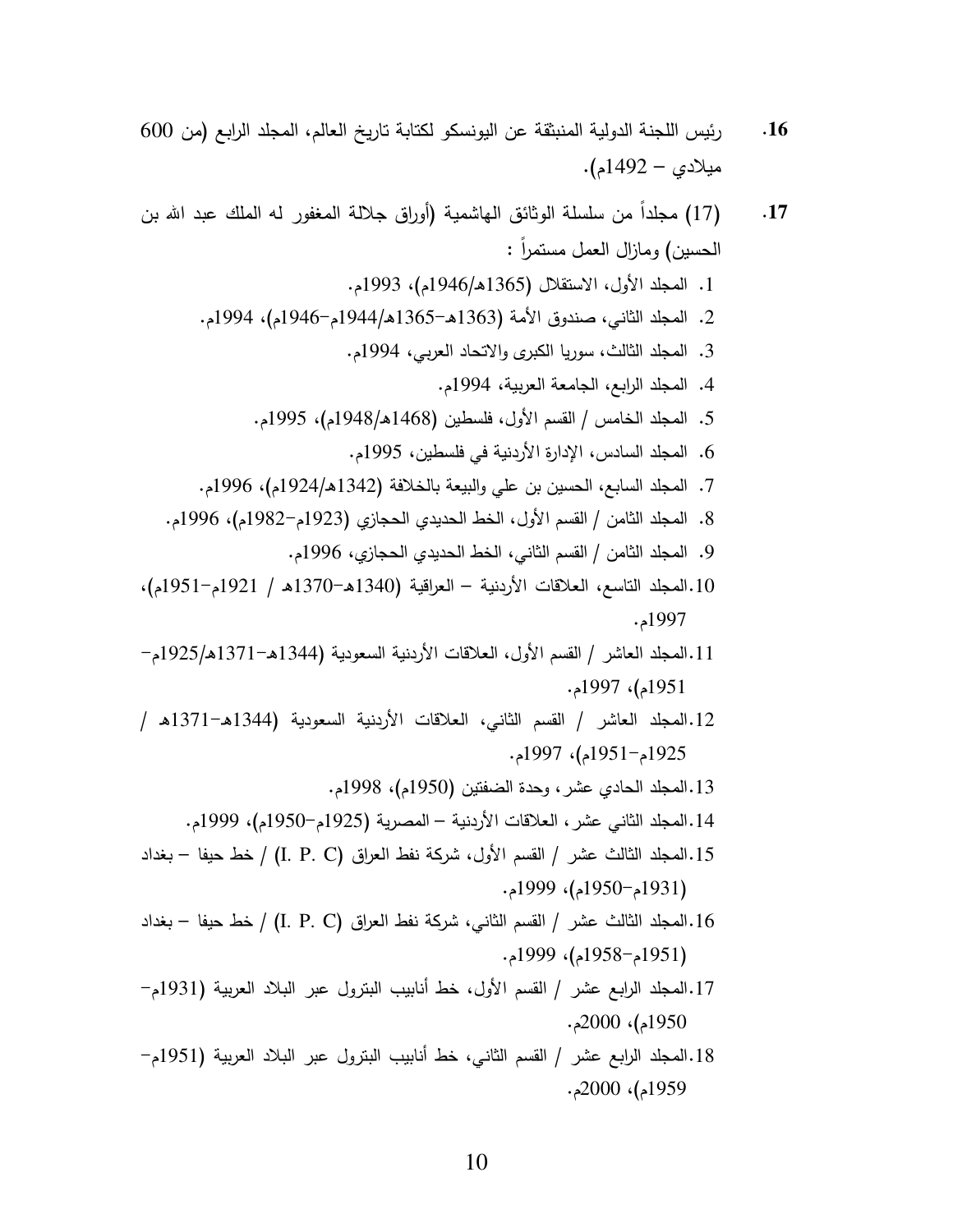.2001 /(195161921) - – -& .0 /3 - !% .19 -H V0 0-3 / -& ;30 /8& / 3 - !% .20 . 2001 ( / 1951 6 1921 IK/ 1371 IK6 1341)  @! T32 % !% H /,7 / 3 - !% .21 . 2002 ( / 70) !% @A (1) !% / ( 1949 6 1931 IK/ 1369 IK6 1350) IK 6 1350)  @! T32 % . /57 / 3 - !% .22 . 2003 ( / 143) . !% @A (71) . !% / ( 1949 6 1931 / IK1369

# سادسا: ا<u>لإشراف على رسائل جامعية</u>: أ. رسائل الماجستير :

- 1. "مملكة غزة في العهد المملوكي" للطالب محمود علي عطا الله، ومنح الدرجة عام 1980م ونال جائزة صاحب الجلالة الملك الحسين في حفل التخريج لذلك العام، نشرت الرسالة دار الأفاق – بيروت.
- .<br>2. "حركات العسكر في بلاد الشام" للطالب نوفان رجا السوارية، ومنح الدرجة عام 1981م، نشرت الرسالة دار الآفاق – بيروت.
- 3. "مملكة صفد في العهد المملوكي" للطالب طه نلجي الطراونة، منح الدرجة عام 1981م ونال جائزة صاحب الجلالة الملك الحسين لذلك العام، نشرت الرسالة دار الأفاق، بيروت.
- 4. القدس في القرن الثامن عشر "، للطالب سلامة صالح النعيمات، منح الدرجة عام 1983م، ونال جائزة صاحب الجلالة الملك الحسين، نشرت الرسالة بدعم من الجامعة الأردنية، 1985م.
- 5. "القدس في القرن السادس عشر"، للطالب محمد سليم أبو يعقوب، منح الدرجة عام . 1986
- 6. "تاريخ منطقة البلقاء ومعان والكرك من أواخر القرن الناسع عشر حتى سنة 1981م" للطالب محمد سالم غثيان الطراونة.
	- 7. "قضاء الخليل من 1864–1918"، للطالب أمين مسعود أبو بكر .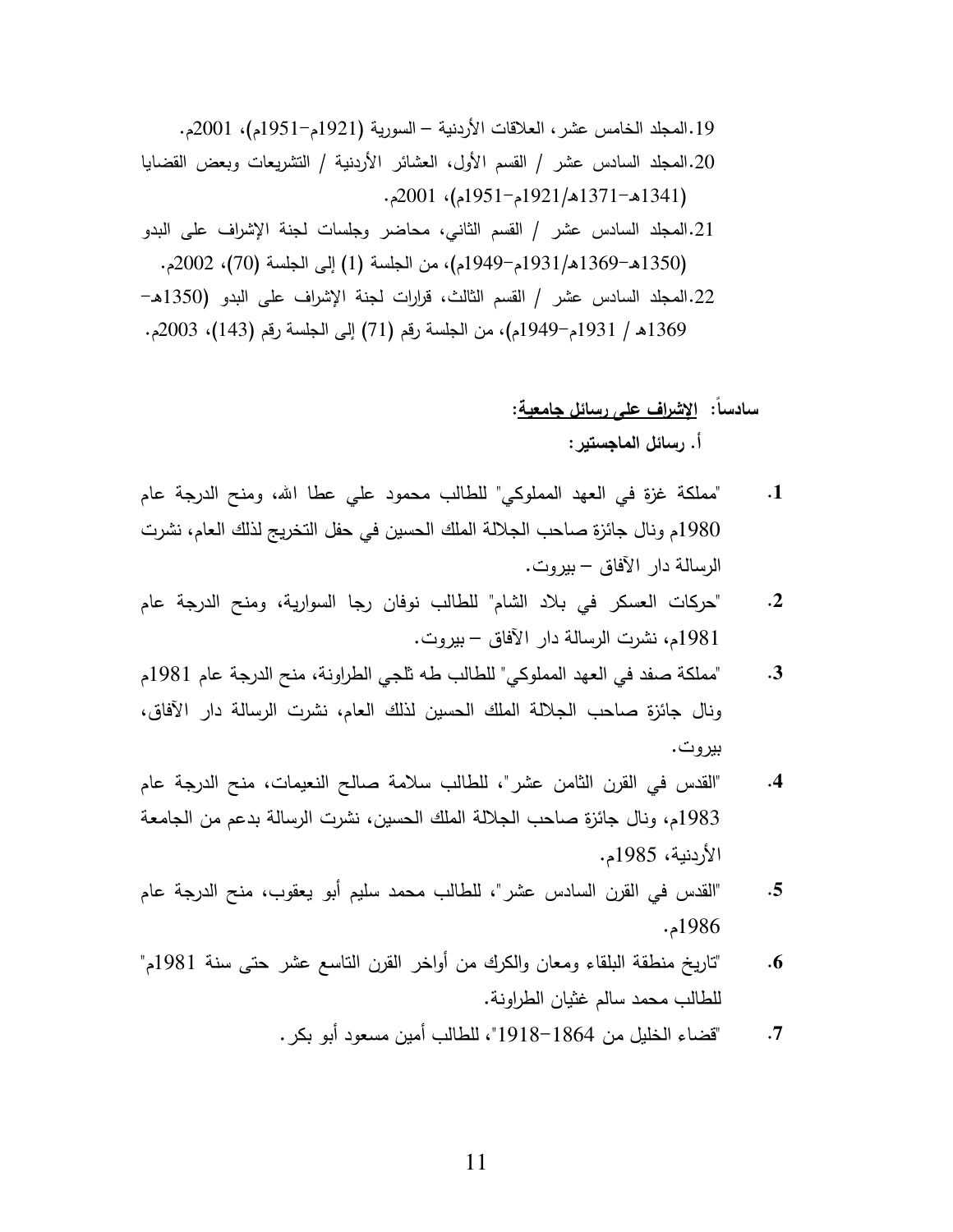- 8. "قضاء عجلون من 1864–1918"، للطالب عليان عبد الفتاح أبو سنة.
- 9. "معادن الذهب في الأعيان المشرقة من حلب دراسة وتحقيق" للطالب عيسى الفرحان .
- 10. "أهل القلم ودورهم في الحياة الثقافية في دمشق خلال الفترة 1121/1120هـ 1173/1172هـ) 1758–1758م، للطالب مهند أحمد مبيضين. ب: رسائل الدكتوراه:
- 1. "تزلجم أهل القدس في القرن الثاني عشر الهجري، تأليف حسن بن عبد اللطيف الحسيني – دراسة وتحقيق وتقديم" للطالب سلامة صالح النعيمات، نشرت الرسالة بدعم من الجامعة الأردنية، عمان، 1985م.
- 2. المعادن الذهب في الأعيان المشرفة بهم حلب، لأبي الوفا بن عمر العرضبي دراسة وتحقيق" للطالب عيسى سليمان أبو سليم، منشورات مركز الوثائق والمخطوطات، الجامعة الأردنية، 1992م.
- 3. "السلط وجوارها" للطالب جورج طريف، منشورات جامعة آل الببيت بالتعاون مع بنك الأعمال، 1992م.
- 4. "اريد وجوارها ناحية بني عبيد 1850<sup>–19</sup>28م"، للطالبة هند غسان أبو الشعر ، منشورات جامعة أل الببيت بالنعاون مع بنك الأعمال، 1995م.
- 5. "عمان وجوارها"، للطالب نوفان رجا السوارية، منشورات جامعة أل البيت بالتعاون مع بنك الأعمال، 1996م.
- 6. "القدس وجوارها"، للطالب زياد المدني، منشورات جامعة آل الببيت بالتعاون مع بنك الأعمال، 1996م.

سابعاً: عضوية المجالس واللجان والمراكز والهيئات:

عضو في ثمان وخمسين لجنة تابعة لمراكز وهيئات مختلفة داخل الأردن وخارجه.

ثامناً: الأوسمة:

- 1. وسام القدس للثقافة والفنون/ منظمة التحرير الفلسطينية.
	- يدالية الجامعة الأردنية الفضية. . **2**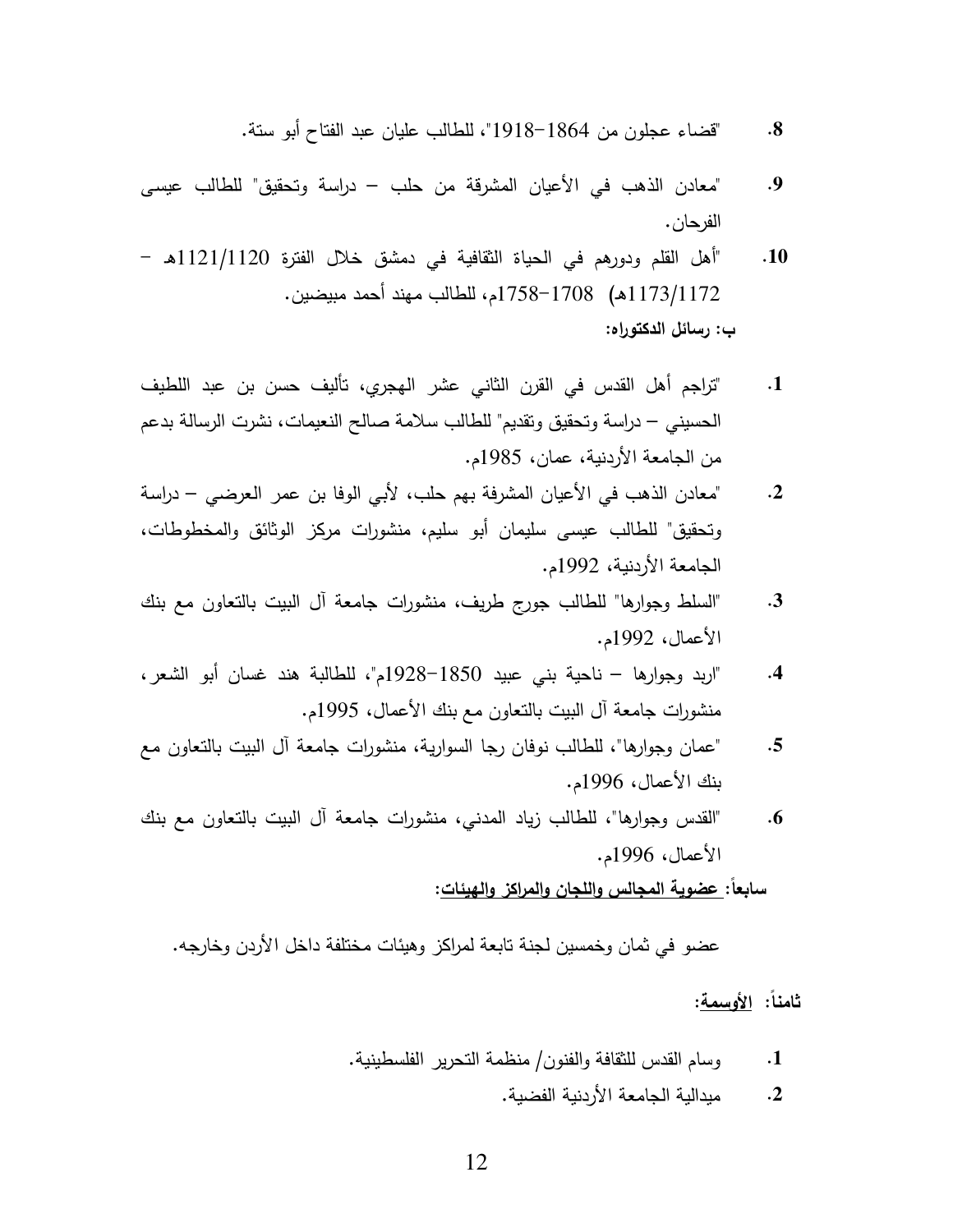- وسام المؤرخ العربي / انحاد المؤرخين العرب.  $.3$ 
	- وسام الاستقلال من الدرجة الأولى.  $.4$
	- جائزة الدولة النقديرية (وزارة الثقافة).  $.5$

تاسعاً: الموتمرات والندوات العلمية التي شاركت بها :

أكثر من مائة وعشرين ندوة ومؤتمراً داخل المملكة وخارجها، شاركتُ في معظمها بأبحاث أكاديمية.

- "حلقة حماية المخطوطات"، عقد في بغداد 8-19/11/17/3م، ممثلاً َ عن الجامعة  $\cdot$ 1 الأردنية (تقديم تقرير عن مركز الوثائق والمخطوطات في الجامعة).
- مؤتمر وزراء الثقافة العرب (ضمن الوفد الأردني)، عقد في عمان في كانون أول  $\cdot$ .2 1976م، بدعوة من المنظمة العربية للتربية والثقافة والعلوم.
	- ندوة وثائق تاريخ العرب الحديث، عقدت في جامعة عين شمس 7–1977/5/12م.  $.3$
- ندوة دراسات البحر الأبيض المتوسط والعالم العربي، عقدت في رودس 3- $\cdot$ 4 1977/10/6
- المؤتمر الأول لتاريخ تركيا الاجتماعي الاقتصادي، بدعوة من جامعة حاجي تبه بتركيا  $.5$ 1977/7/14-11م، قدمت بحثاً بعنوان: Aleppo and the Ottoman" Military in the  $16<sup>th</sup>$  Century"
- ندوة حول الاسلام والمستقبل، عقدها معهد (Aspen) للدراسات الإنسانية في الولايات  $\cdot 6$ المتحدة الأمريكية، 6-1978/7/23م.
- ندوة حول: The Theory of Man in Islam and Orthodox"  $.7$ "Christianity، عقدها مركز دراسات البحر الأبيض المتوسط والشرق الأوسط في أثبنا .
- المؤتمر الدولي الثاني لتاريخ بلاد الشام (الجامعة الأردنية وجامعة دمشق)، ما بين  $\boldsymbol{.8}$ 11/27/12/3-13م)، في جامعة دمشق، ساهمتُ ببحث في هذا المؤتمر بعنوان: "حيفا في العهد العثماني الأول – دراسة في أحوال الساحل الشامي"، مجلة مجمع اللغة العربية الأردني، العدد 2، سنة 1979م.
- ندوة: "The Arab World in Transition"، عقدت في عمّان بالتعاون بين .9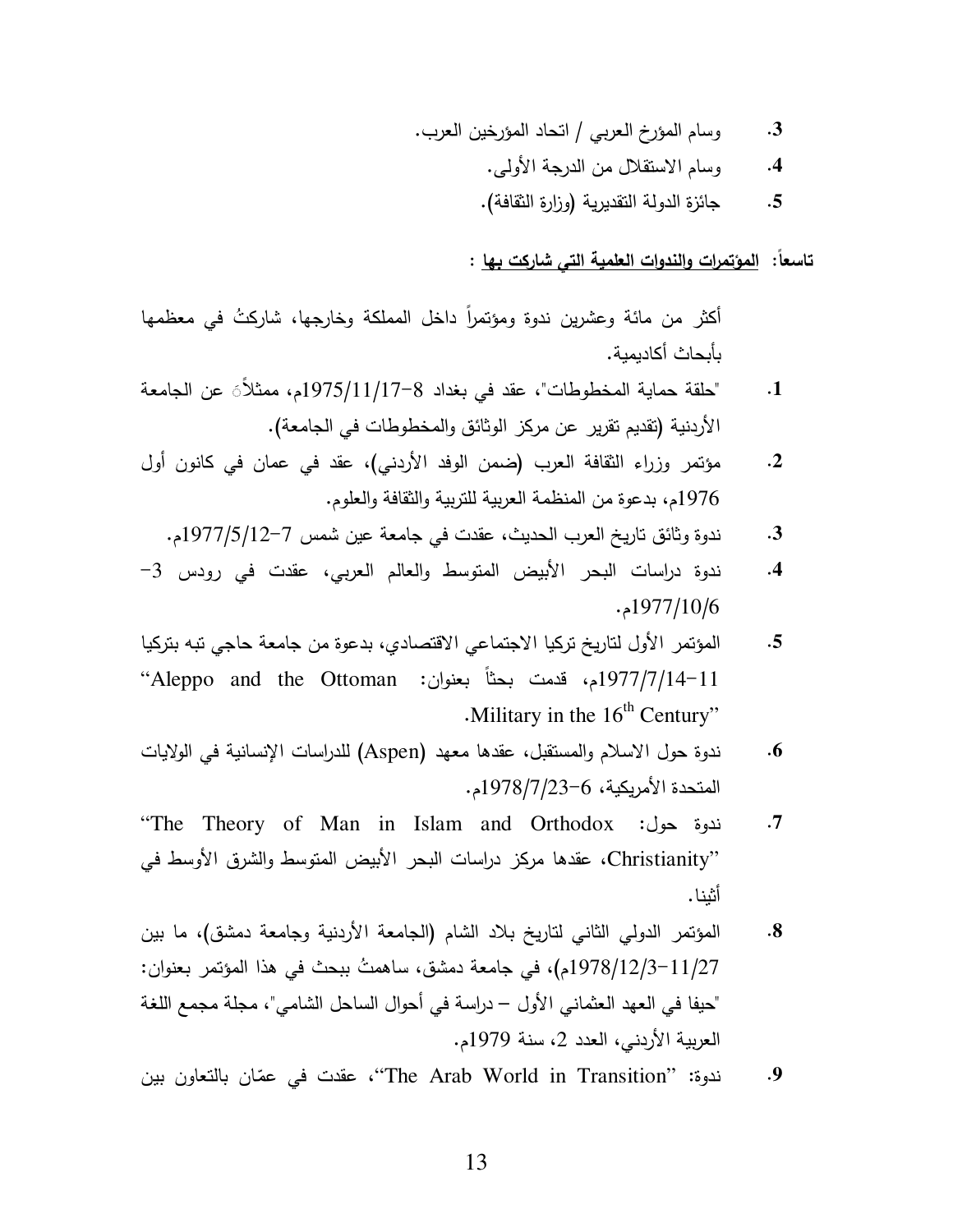الأردن ومعهد (Aspen) للدراسات الإنسانية، 11–1979/4/15-15م.

- مؤتمر "العلاقات العربية التركية، قديماً–حديثاً–مستقبلاً"، عقد في جامعة حاجي تبه  $.10$ بأنقرة 18–1979/6/22م، أشتركتُ ببحث عنوانه: "العلاقات العربية التركية – إعادة نظر ".
- الندوة العالمية الولى بمناسبة ذكرى الإسراء والمعراج بعنوان: "الإسلام والتحديات  $.11$ المعاصرة، عقدت في عمّان 22-1979/6/25م.
- ندوة حول: "Arab Thinking in Perspective"، عقدها مركز دراسات البحر  $.12$ الأبيض المتوسط والشرق الأوسط في رودس 2–9/9/9/9م، اشتركت ببحث عنوانه: "Arab Thinking in Perspective"
- الندوة التي عقدت بمناسبة الاحتفال بالأسبوع الوطني للوثائق والمخطوطات، عقدتها  $.13$ مديرية المكتبات والوثائق الوطنية التابعة لوزارة الثقافة والشباب في عمّان 11– 1979/12/12.
- مهرجان ذكرى جامع الزينونة (أقدم جامعة إسلامية) عقدتها كلية الزينونة للشريعة  $.14$ وأصول الدين في تونس 15–1979/12/22م.
- "أسبوع الشيخ محمد عبد الوهاب" عقدته جامعة الإمام محمد بن سعود في الرياض  $.15$ 1980/3/8م، شاركتُ ببحث بعنوان: "رؤية الشيخ محمد بن عبد الوهاب لمشاكل العالم الإسلامي".
- المؤتمر الدولي الأول لتاريخ الأردن وآثاره، عقد في جامعة أكسفورد 25–  $.16$ 1980/3/31م، بدعوة من دائرة الآثار العامة بعمان، شاركت ببحث بعنوان: ."Jordan in Perspective: The Mamluk-Ottoman Period"
- المؤتمر الإقليمي العربي الرابع للمجلس الدولي للوثائق، ضمن الوفد الأردني، عقد في  $.17$ عمّان، 5/13-1980/6/3-14.
- ندوة حول ناريخ نركيا الاقتصادي والاجتماعي، عقدت في ستراسبورغ 1−1980/7/5 م  $.18$ بدعوة من اللجنة الدولية للدراسات العثمانية، قدمت بحثاً بعنوان: "صبدا في القرن السادس عشر ".
- ندوة عقدها مركز البحر المنوسط للدراسات العربية والإسلامية حول: 'Islam and'' .19 "the Superpowers، في أَثينا 14−980/9/20م، شاركت ببحث عنوانه: The''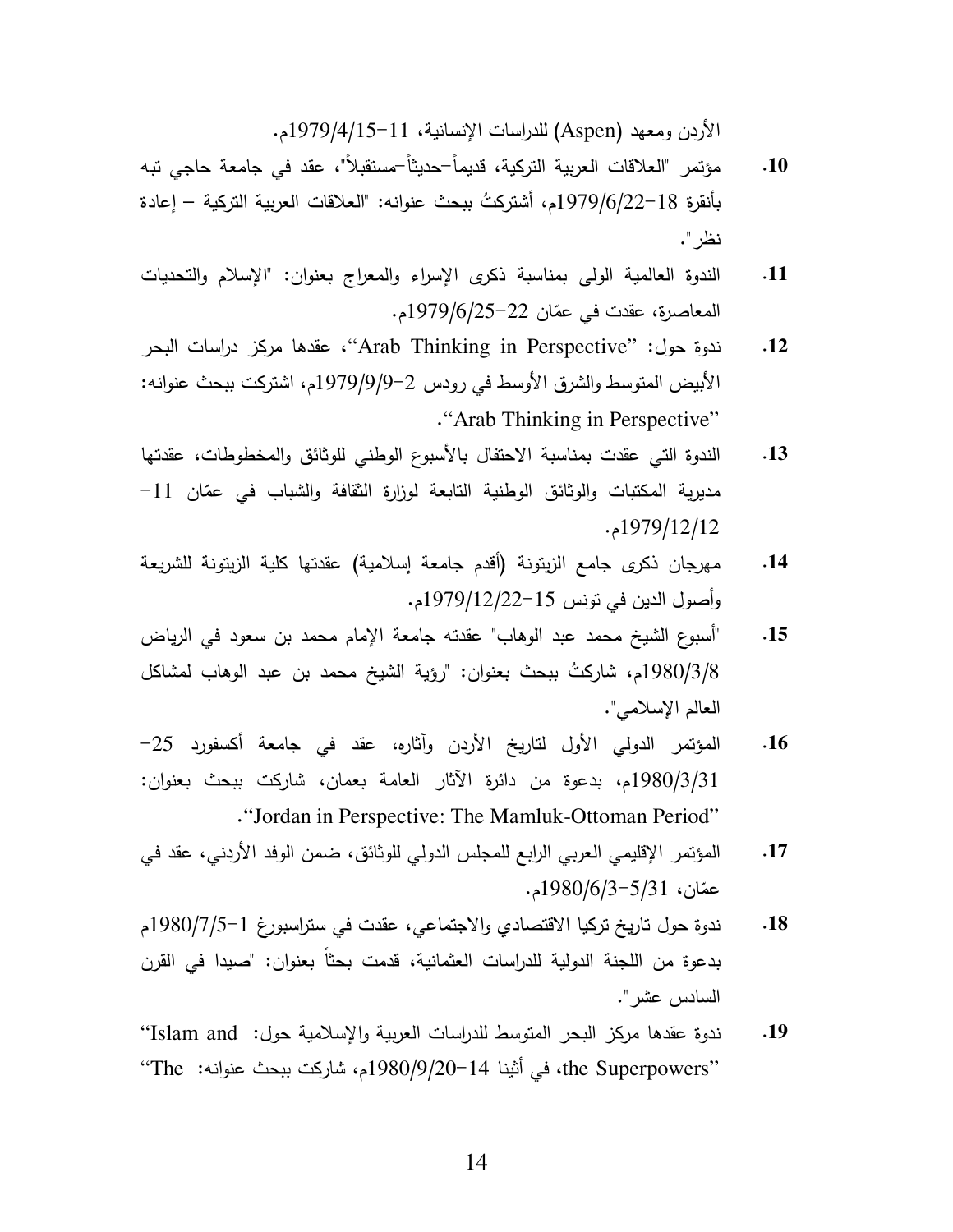.Role of Islam in the Future of the World Community"

20. ندوة عقدت في جامعة جورج تاون – واشنطن، 19 $\frac{1981}{1/22-19}$ م، بالاشتراك مع جمعية الشؤون الدولية بعمّان، موضوعها: "American Policy and Middle East Trends and Possibilities"

- 21. المؤتمر الثاني للمكتبيين الأردنيين، عمّان، بدعوة من جمعية المكتبات الأردنية، ما بين 1 – 1/4/1981م.
- 22. الندوة الثانية لمناسبة ذكرى الإسراء والمعراج، تحت عنوان: "الفكر الإسلامي والمجتمع الأردني"، حزيران 1981م.
- 23. مؤتمر الدراسات العثمانية، جامعة مدريد المستقلة، 6/30 1/7/4/1981م، مدريد، قُدِّم فيه بحثٌ بعنوان: ''Tripoli – A Case Study''
- 24. ندوة عقدها مركز البحر المتوسط للدراسات العربية والإسلامية، رودس، بعنوان: The<sup>.</sup> . Middle East in the 1980's" ما بين 31 آب – 5 أيلول 1981م.
- 25. ندوة "الأقليات في الشرق العربي"، المركز الأردني للدراسات والمعلومات، الجمعية العلمية الملكية، 12 أيلول 1981م.
- 26. "الندوة السادسة للمراكز والهيئات العلمية"، الدوحة، 24–1982/4/29م، بدعوة من مركز الوثائق والأبحاث، قطر .
- 27. الندوة الثالثة للفكر الإسلامي والمجتمع الأردني، كلمة حول ذكرى الإسراء والمعراج بعنوان: "هذه الأمة الإسلامية إلى أين"، المركز النقافي الإسلامي، الجامعة الأردنية، حزيران 1982م.
- 28. ندوة "الشباب الأردني"، السلط، الأردن، المشاركة بورقة حول: "السوية الثقافية والتربوية  $1982/11/5$ -4  $-1982/11$
- "Land Tenure and Social Transformation in the :PH 8 B . **29** ''Near East في الجامعة الأمريكية ببيروت، 14−1983/2/18م، المشاركة ببحث بعنوان: "دور أسرة الحنش في البقاع من أواخر القرن الرابع عشر إلى أواخر القرن السادس عشر المبلادي".
	- 30. الندوة الإقليمية الرابعة حول فلسطين، اندونيسيا، 9–1983/5/13<sub>0م</sub>.
- 31. المؤتمر الذهبي الخمسين (اليوبيل الذهبي) لمركز الشؤون الدولية، كانبيرا / استراليا، 1983/8/28–26م، شاركت بكلمة حول "اقتراحات لإنقاذ المؤسسات الدولية من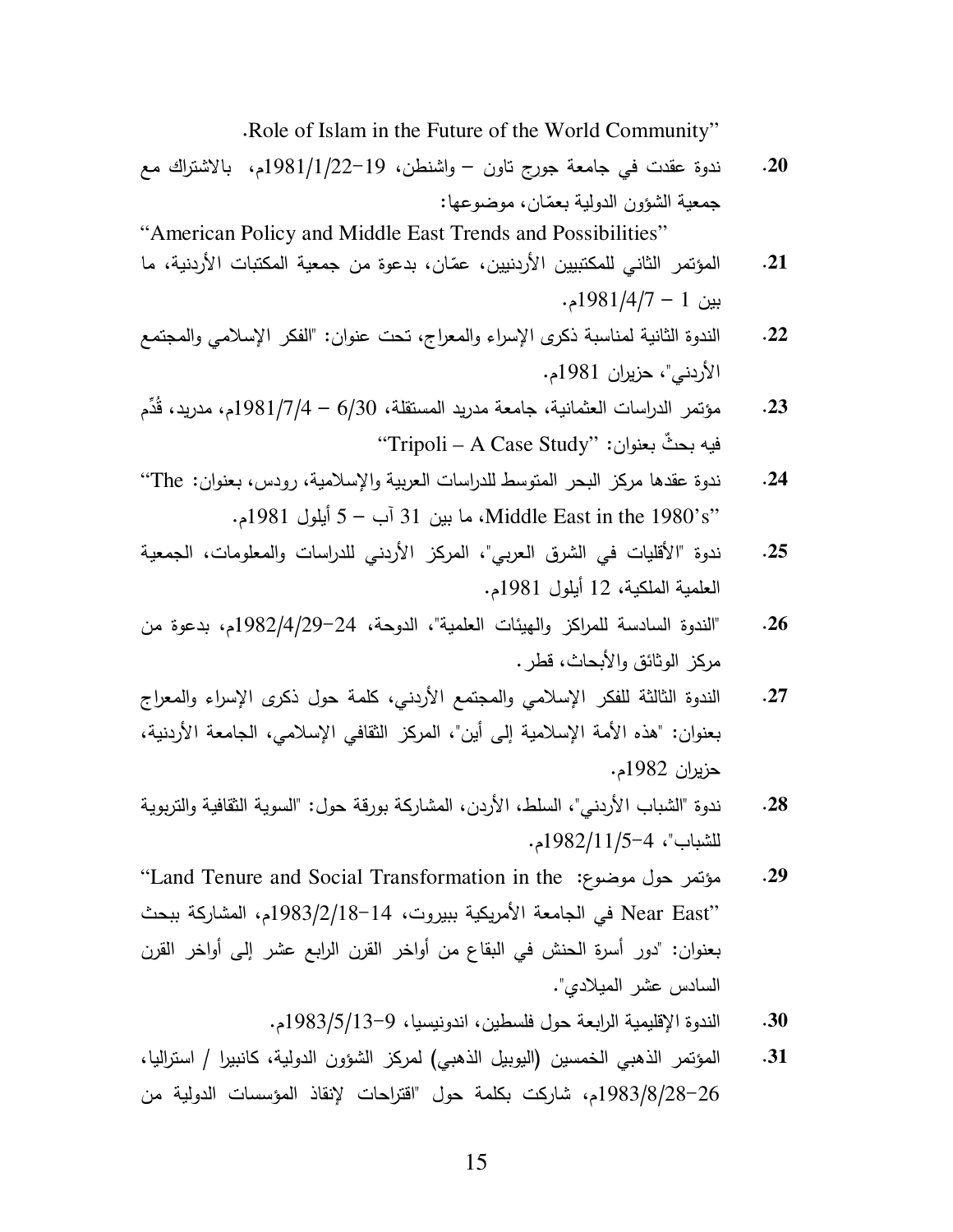التآكل الداخلي للنهوض بمهامها".

- 32. ندوة حول الشرق الأوسط، دعا إليها السيد جيمي كارتر الرئيس السابق للولايات المتحدة الأمريكية، 5−1983/11/10م.
- 33. ندوة "أزمة الديمقراطية في الوطن العربي"، 11/26/1983/12/1-1983م، ليماسول / قبرص، مركز دراسات الوحدة العربية، شاركت بكلمة حول: "تجربة الديمقراطية في الأردن".
- 34. المؤتمر العالمي عن الحياة الاقتصادية للولايات العربية ومصادر وثائقها في العهد . العثماني، نونس، 20-1984/1/25م
- 35. ندوة "حماة في القرن السادس عشر"، اللجنة الدولية للدراسات العثمانية في جامعة كيمبردج، بريطانيا، 3–7/7/1984م.
- 3**6. ندوة سالزبورغ التي عقدت في النمسا، 7–2984/10/20م، شاركتُ مرشحاً من** مؤسسة عبد الحميد شومان للبحوث والدراسات، ببحث: "موقف الإسلام من كل من اليهودية والنصرانية".
- 37. ندوة "العلاقات العربية التركية"، مكتب ارتباط جامعة البرموك، عمّان، 25– . 1985/4/28
- 38. ندوة "أفاق النعاون العلمي لنتمية الإقليم العربي لشمال البحر الأحمر"، العقبة، الأردن،  $.1985/5/5 - 4$
- 39. المؤتمر السنوي الرابع للمجمع الملكي لبحوث الحضارة الإسلامية (مؤسسة آل البيت)، عمّان، 6–1985/5/96م.
- 40. ندوة "تهيئة الإنسان العربي للعطاء العلمي"، مركز دراسات الوحدة العربية، عمّان،  $.1985/5/16-13$
- 41. ندوة "يوم الأردن"، جامعة "وفان الجديدة"، بلجيكا، 23–1985/5/24م، شاركت بكلمة بعنوان: "ملاحظات حول مستقبل الأردن".
- 42. اللقاء الإسلامي المسيحي الثاني، عمّان، 28–1985/9/30م، بدعوة من المجمع الملكي لبحوث الحضارة الإسلامية (مؤسسة ال البيت).
	- 43. الندوة الثانية لـ"كتابة تاريخ العرب"، جامعة دمشق، 10−15/10/15 15م.
- 44. المؤتمر الثالث للوزراء المسؤولين عن النعليم العالي والبحث العلمي في الوطن العربي،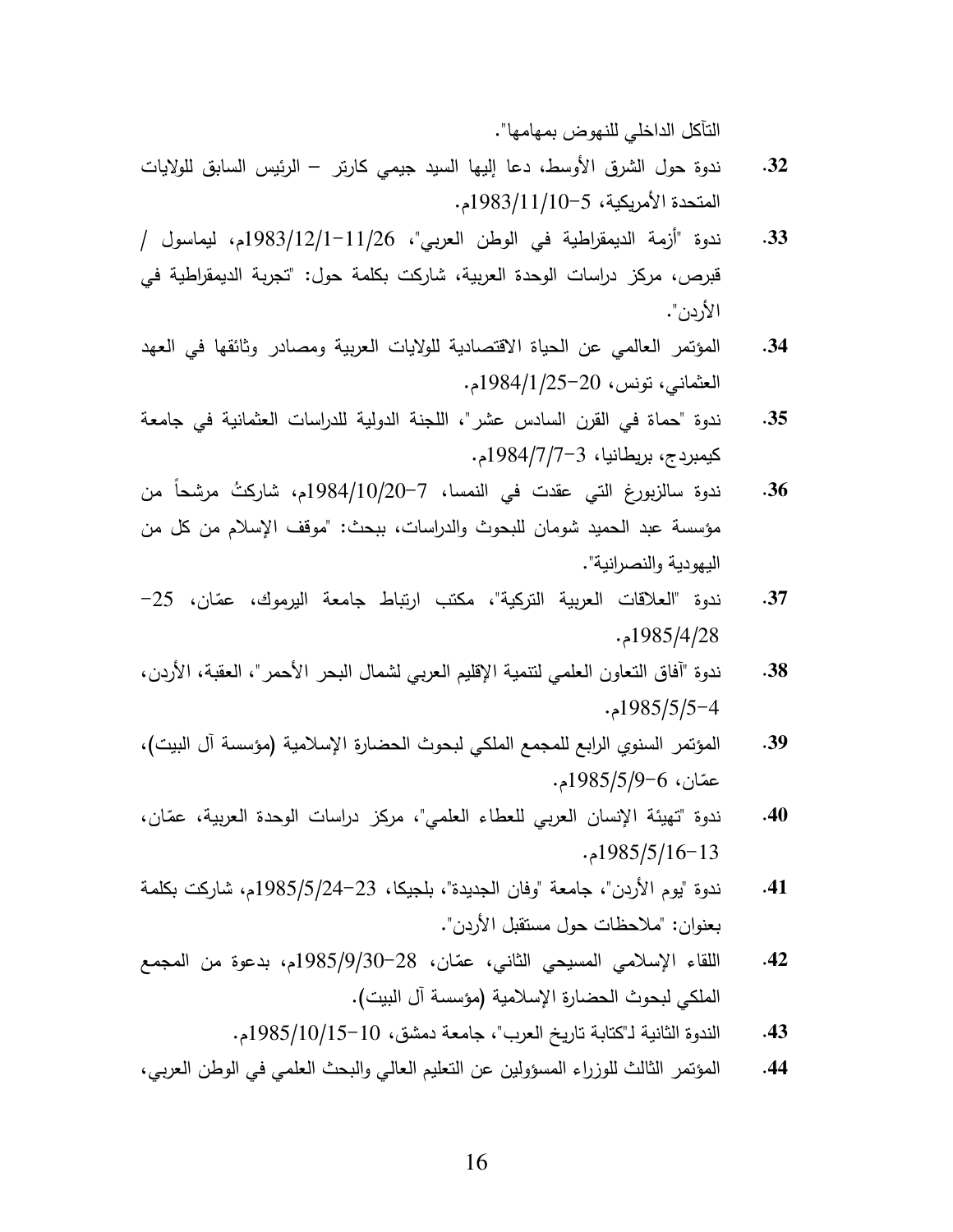$.1985/10/25-22$ بغداد، 22

- 45. ندوة خبراء تطوير العلوم البحرية في الجامعات العربية، محطة العلوم البحرية بمدينة العقبة، الأردن، 1-1985/12/5م.
- 46. ندوة الحوار العربي الأوروبي، عمّان، بدعوة من منتدى الفكر العربي، 7–  $.1986/1/8$
- 47. ندوة "إسرائيل والعلاقات الإسرائيلية الأمريطية"، مكتب ارتباط جامعة اليرموك، عمّان،  $.1986/1/14-12$
- 48. المؤتمر العالمي الثاني لـ"اللجنة العربية للدراسات العثمانية"، حول: الحياة الاجتماعية للولايات العربية ومصادر وثائقها في العهد العثماني، تونس، 15−1986/3/21م، شاركت ببحث حول: "سجلات المحاكم الشرعية في بلاد الشام".
- 49. "الندوة الدولية الرابعة للدراسات الاقتصادية الناريخية الاجتماعية التركية" (1071– 1920م)، مدينة ميونخ، ألمانيا الغربية، 3–8/1986/8م.
- 50. ندوة عمداء ومديري البحث العلمي في الجامعات العربية، جامعة اليرموك، اربد،  $.1986/10/28-26$ الأردن، 26–1986/
	- : . **51**

"A Colloquium on Conflict Resolution and Education for Peace" جنيف، 16–1986/12/19م.

- 52. ندوة "تطبيق نتائج البحوث لنتمية المجتمع العربي"، بغداد، 11–14/4/1444م.
- 53. ندوة "يوم العمل"، مدرسة الدراسات الشرقية والإفريقية، جامعة لندن، حول: "الأردن"،  $.1987/5/21-16$
- 54. ندوة عن الولايات العربية في عهد السلطان سليمان القانوني، جامعة شيكاغو ، الولايات المتحدة الأمريكية، 20–1987/6/22م.
- / 0 - /"The Middle East Today: Challenges and Trends" : . **55** الأردن، بالتعاون ما بين مركز الدراسات الاستراتيجية / الجامعة الأردنية وجمعية الشؤون الدولية ومركز الدراسات العربية لجامعة جورجتاون، 4–988/6/5-5.
- 56. الدورة السابعة للجمعية العمومية للفرع الإقليمي العربي للمجلس الدولي للأرشيف، باريس، 21–1988/8/8م.
- 57. ندوة: "قضايا الدراسات والأبحاث العلمية في الحضارة الإسلامية: نظرة على العقد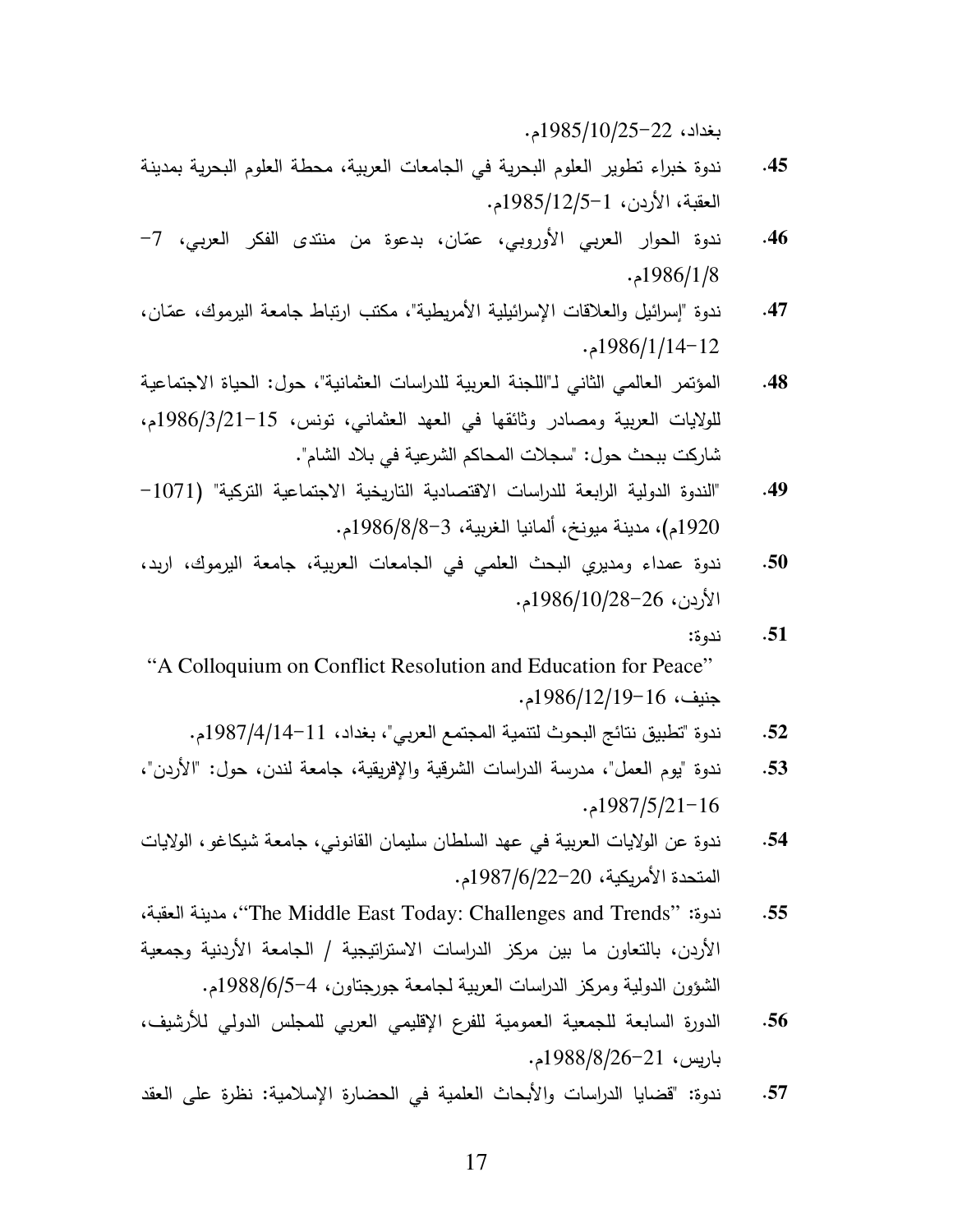القديم"، استانبول، 26–1988/9/29م، شاركت ببحث بعنوان: "الموارد اللازمة والحاجة إلى الطاقات البشرية".

- .1988/10/29627 / /"World Meeting For Peace In Rome" : . **58**
- 59. ندوة: "ملكية الأرض وأثرها في النبدلات الاجتماعية والاقتصادية في الوطن العربي، جامعة دمشق، 28–1988/11/30م، شاركت ببحث بعنوان: "غوطة دمشق في القرن السادس عشر الميلادي: الأرض والسكان والضرائب".
- 6<mark>0. م</mark>ؤتمر "النصر العربي عبر التاريخ، اتحاد المؤرخين العرب، بغداد، 11/30– . 1988/12/2
- 61. المؤتمر الاستراتيجي العربي الثاني، حول "النظام العربي في بيئة دولية متغيرة"، مركز الدراسات السياسية والاستراتيجية، مؤسسة الأهرام، القاهرة، 8–1989/1/100م.
	- 6**2**. ندوة "التعددية السياسية في الوطن العربي"، عمّان، 25–28/3/989م.
- 63. مؤتمر : "الموارد المائية للدول العربية وأهميتها الاستراتيجية"، الجامعة الأردنية، عمّان،  $.1989/4/4-2$
- 64. حلقة بحث بعنوان "الناريخ بين العلم والسياسة"، منتدى الشباب العربي، عمّان، . 1989/4/6
	- 65. ندوة: "منع استخدام الأسلحة الكيميائية"، سويسرا، 13–1989/4/16 .
	- 66. المؤتمر الدولي للحضارة الإسلامية بمنطقة الملايو ، بروناي، 1-1989/6/5-1.
- 67. ندوة: "النتسيق والنعاون بين مؤسسات البحوث والدراسات وتطبيقاتها في إطار الفكر الإسلامي"، المجمع الملكي لبحوث الحضارة الإسلامية (مؤسسة ال البيت)، عمّان،  $.1989/6/26-22$
- 68. ندوة: "نظريات النكامل الإقليمي والواقع العربي"، الجمعية العربية للعلوم السياسية، عمّان، 26/6/1989م.
- 69. المؤتمر الدولي حول: "الأرض في سوريا في القرنين الثامن عشر والتاسع عشر الميلاديين"، جامعة ايرلنجتن، ألمانيا الغربية، 5–1989/7/9 م، شاركت ببحث بعنوان: "الغوطة وقراها في القرن السادس عشر ".
- 70. مؤتمر : "جرش تاريخاً وحضارة"، دراسة معمارية تراثية تاريخية لمدينة جرش، الجامعة الأردنية، عمّان، 1989/7م، شاركت ببحث بعنوان: "جرش في التاريخ".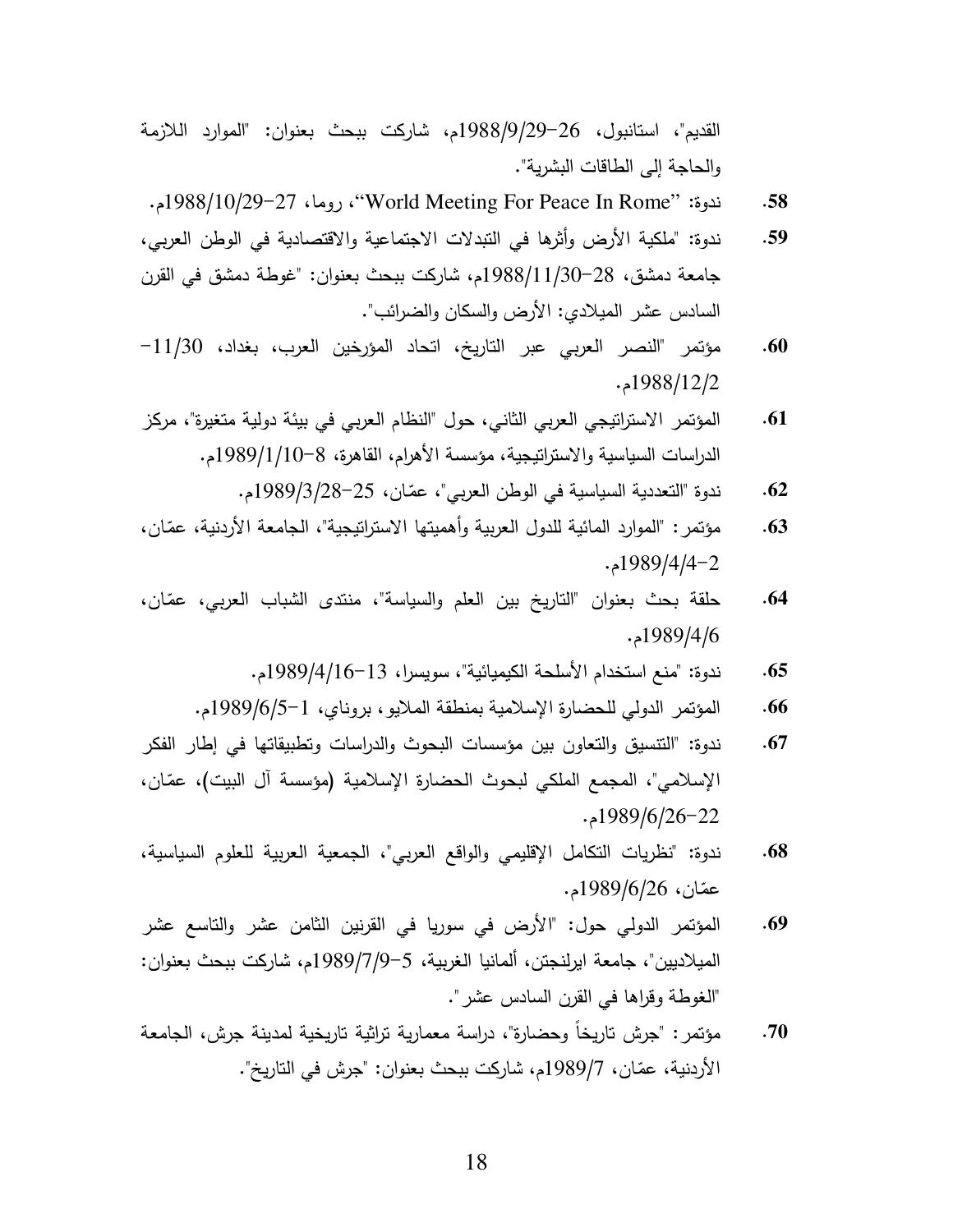- 71. مؤتمر : "من أجل صبيانة أحسن للتراث المخطوط المتوسطي"، الرباط، 25– 1989/9/28م، شاركت بورقة بعنوان: "واقع المخطوطات في الجامعة الأردنية ودورها في تصوير السجلات الشرعية.
	- 72. مؤتمر "مؤسسات الأوقاف"، اليابان، 1991م.
- 73. المؤتمر الدولي الخامس لدراسة تاريخ الأردن وآثاره، جامعة العلوم والتكنولوجيا الأردنية، 12−1/17/1997م، شاركت ببحث بعنوان: "المرافق العامة في منطقة شرقي الأردن: الينابيع والأبار والبرك والطواحين والمعاصر ".
- 74. المشاركة ضمن الوفد الأردني للجمهوريات النركية المستقلة وجمهورية روسيا الاتحادية، 8−293/2/20م.
	- 75. رئاسة اجتماعات اللجنة الرابعة لليونسكو ، باريس، 10/25=1/11/3993م.
		- 7**6. مؤنمر "الإسلام وأوروبا"، برشلونة،** اسبانيا، 15–2993/10/20م.
- 77. ندوة: "العرب والأتراك: حوار مستقبلي"، مركز دراسات الوحدة العربية، لبنان، 15– . 1993/11/20
- 78. ندوة "أقسام التاريخ في الجامعات العربية"، الجامعة الأردنية، عمّان، 19– . 1994/3/21
- 79. مؤتمر "صلاح الدين الأيوبي"، استضافة المعهد العالمي للدراسات الإسلامية، بيروت،  $.1994/3/23-21$
- <mark>80. المؤتمر العلمي المصاحب لل</mark>دورة السابعة والعشرين لمجلس اتحاد الجامعات العربية، جامعة بيروت العربية، بيروت، 10−14/4/14م.
	- 81. ندوة "التعاون المتوسطي"، روما، 16–1994/5/18م.
	- 82. اجتماع الهيئة العامة لمنتدى الفكر العربي، الرباط، المغرب، 26–994/6/30م.
- 83. اللقاء الإسلامي المسيحي عن: "النفاهم والنعاون من خلال النعليم"، أنثينا، اليونان، 8– . 1994/9/10
	- 84. ندوة: "الحريات الأكاديمية في الجامعات العربية"، عمّان، 27–98/9/94/9/28م.
		- 85. ندوة: "الحوار العربي الآسيوي"، كوالالمبور ، ماليزيا، 30–1994/10/31م.
- 8<mark>6.</mark> المشاركة في الجمعية العمومية الثانية لاتحاد المؤرخين العرب، القاهرة، 25– . 1994/11/29